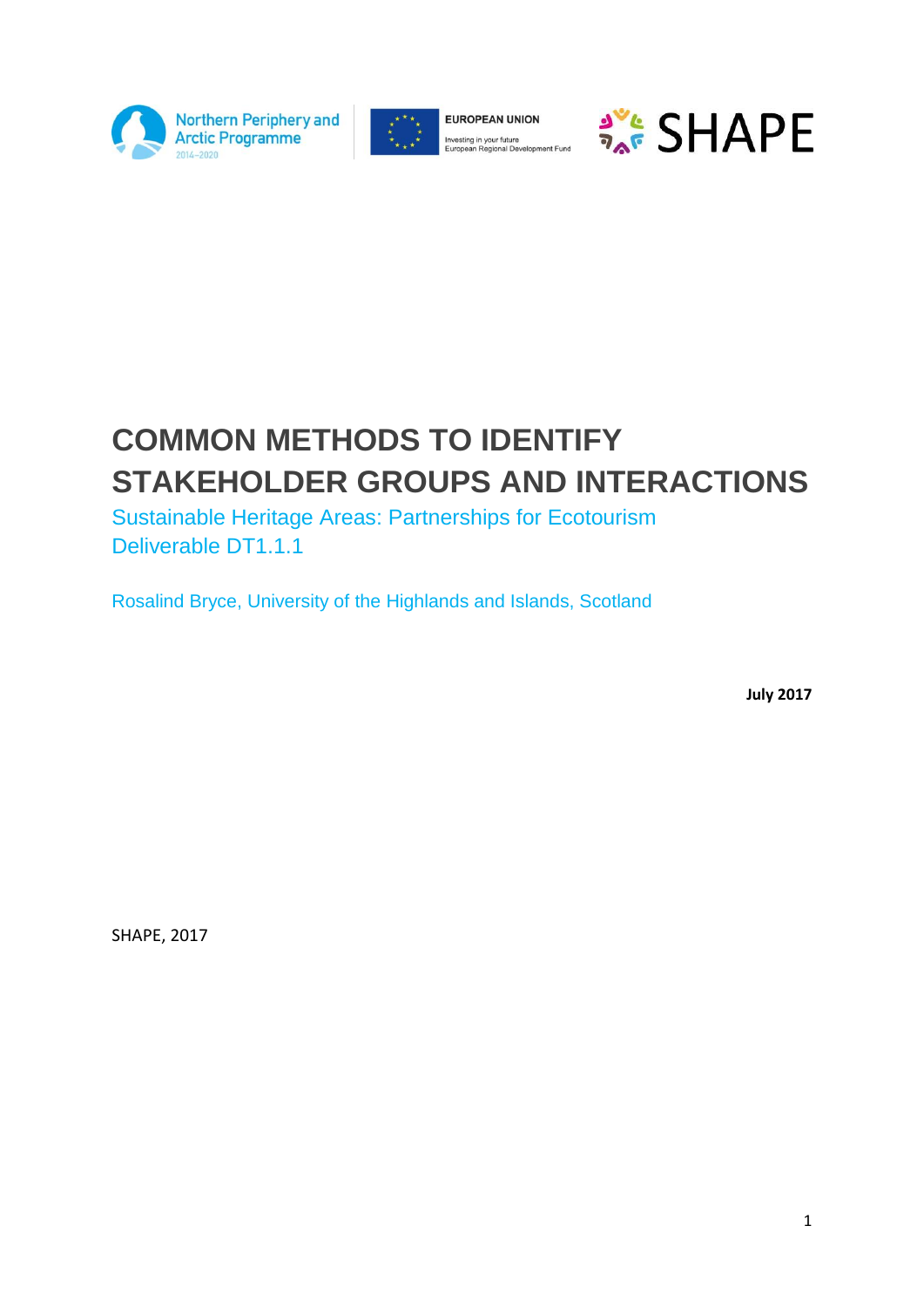





#### Acronyms

#### SHA Sustainable Heritage Areas

### 1. Introduction

One of the objectives of the SHAPE project is to establish enduring stakeholder partnerships that maintain and develop cultural and natural heritage assets in SHAs through ecotourism initiatives that contribute to the sustainable growth of local communities, and transnationally share the experience gained.

SHAPE has the challenge of bringing together stakeholders who have not traditionally worked together in the past. In some cases this may involve managing local conflict and overcoming a lack of motivation among individuals and organisations.

The purpose of this document is to provide common methods and guidelines for those working in Sustainable Heritage Areas to i) identify stakeholders, ii) engage stakeholders in successful regional activities e.g. workshops and learning journeys, and iii) maintain good engagement among regional stakeholder groups both during and beyond the SHAPE project.

The methods proposed here are based on those that have been reviewed in the academic literature and others which have been successfully used in other projects. The authors of this report have had direct experience of the proposed methods and therefore have some knowledge of their advantages and drawbacks. The methods have been adapted to the SHAPE context as part of discussions among the project team during the SHAPE kick-off meeting held in Dumfries in May 2017.

Although Sustainable Heritage Areas have certain characteristics and challenges in common, they have varying historical and ongoing stakeholder engagement processes and therefore different stakeholder dynamics at the present time. Some areas may already diverse stakeholder networks working effectively together on local issues while others may have little history of stakeholder partnerships or have experienced conflict between stakeholders or low motivation and engagement.

The purpose of these methods is to employ a common approach to some aspects of stakeholder engagement in the SHAPE project while ensuring that they remain flexible in the way they are applied in different contexts by partners. The common approaches presented here provide a clear starting point and set of guidelines for developing new partnerships and will also be useful for expanding the scope of existing stakeholder engagement processes to meet the specific objectives of the SHAPE project. Applying common methods will also allow us to learn how stakeholder engagement processes work across a range of contexts and this learning process will inform best practice implementation of these methods in other sustainable heritage areas and other regions. This document provides common methods and templates for stakeholder identification. Subsequent documents will focus on methods to be used in stakeholder workshops and for maintaining engagement among regional stakeholder groups.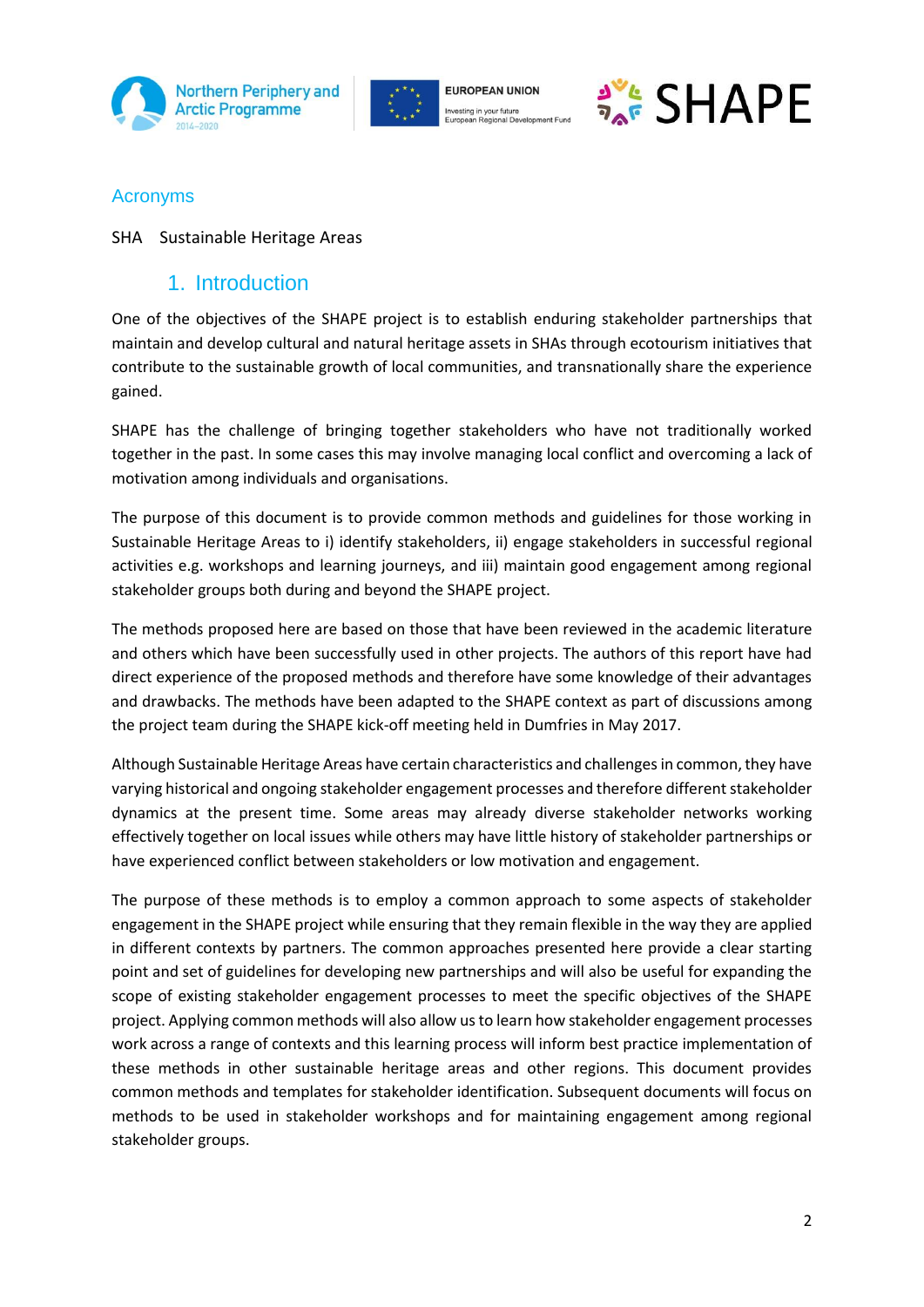





## 2. Common methods for stakeholder identification

These methods will allow stakeholder groups to be identified, and their existing and potential interactions characterised e.g. strong existing partnerships, lack of communication, trust or presence of conflict. The objective of these common methods is to ensure that all groups who may potentially be influenced by the management of natural and cultural assets and new ecotourism initiatives are identified and given an opportunity to participate SHA networks.

The first step is to define the groups of stakeholders that should be included in the stakeholder identification process. The groups given in Table 1.1 may be used as a guide to help identify organisation and individuals. There is overlap between the examples given for the different stakeholder groups but the purpose of this it to ensure that the relevance of all potential stakeholders have been considered with each SHA. It should also be recognised that some individuals may have multiple stakeholder roles simultaneously e.g. land manager, member of community organisation, accommodation provider etc. so it's important not to attempt to place stakeholders in a single category, and to acknowledge their different roles. The stakeholders for each SHA can be listed in the third column. Alternatively this exercise can be done using a visual 'mind-mapping approach' as illustrated in Figure 1.1.

#### **Questions to consider during stakeholder identification**

Reed and Attlee (2015) pose a set of questions that should be considered during the identification of stakeholders. These have been adapted for the SHAPE project as follows:

- 1. Who will be affected by SHAPE project activities?
- 2. Who will be able to influence the outcomes of the project?
- 3. Who are the potential supporters of SHAPE and who be opponents or disinterested?
- 4. What partnerships might build around the issues involved?
- 5. Whose voices or interest in the issue might not be heard?
- 6. Who will be responsible for managing the project outcomes (end users)?
- 7. Who can facilitate or impede the outcomes through their participation or non-participation?
- 8. Who might contribute financial or technical resources as a result of project outcomes in the longer term?

We encourage the SHA teams to use these questions to help them draw up their stakeholder lists.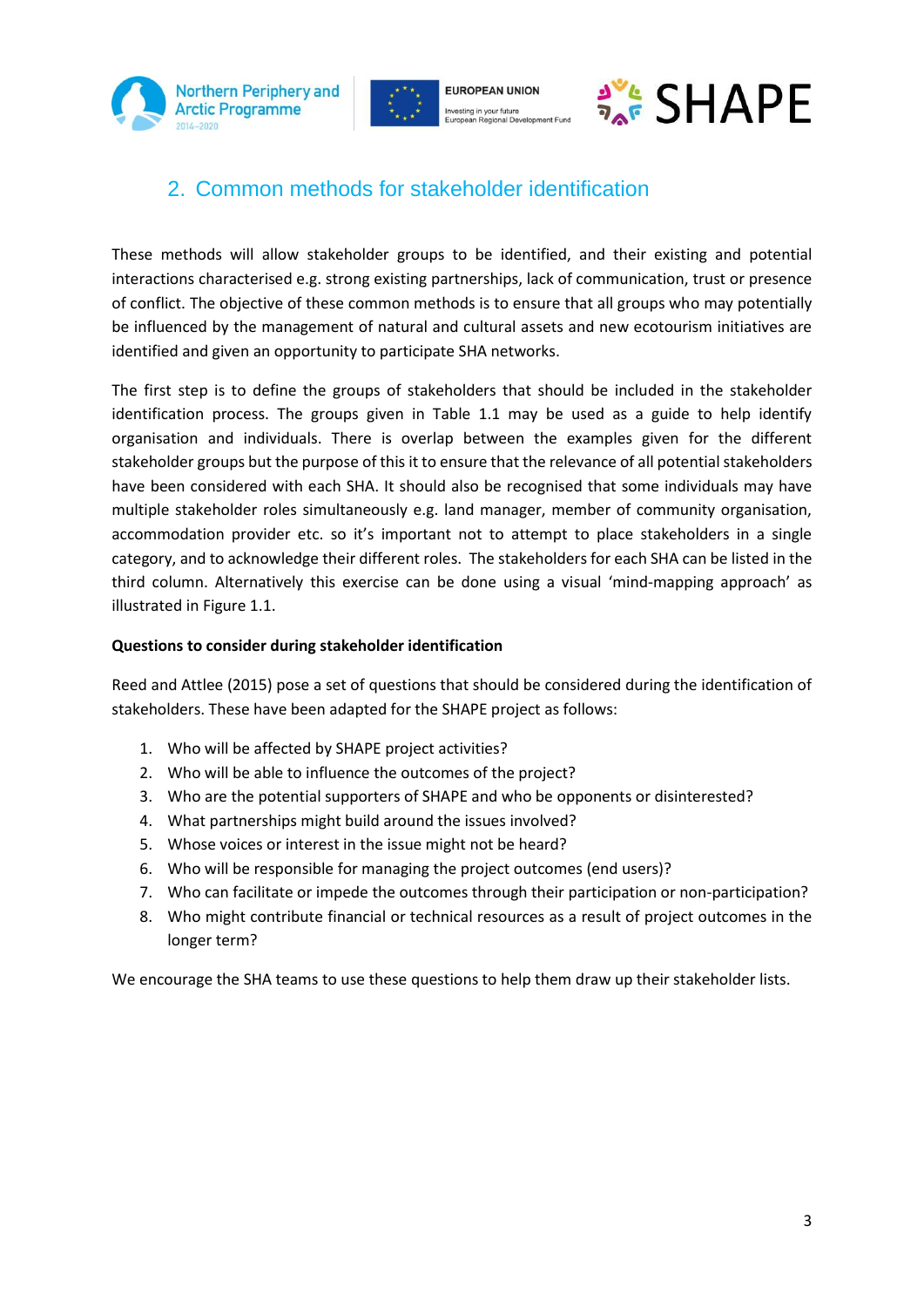





#### **Table 1.1. Stakeholder groups**

| Stakeholder group                 | Examples                             | Stakeholders in SHA |
|-----------------------------------|--------------------------------------|---------------------|
| Government departments,           | Departments and public bodies for    |                     |
| politicians, policy               | environment, culture, tourism,       |                     |
| makers/advisors (local            | community development and            |                     |
| national, international), those   | climate change                       |                     |
| involved with relevant            | Local authorities/municipalities     |                     |
| national/regional strategies      | National tourism bodies              |                     |
|                                   |                                      |                     |
|                                   | Natural conservation, cultural       |                     |
| Non-governmental<br>organisations | heritage, land management, climate   |                     |
|                                   | change action, recreational interest |                     |
|                                   | organisations                        |                     |
| <b>Business and industry</b>      | SMEs, farmers, tourism enterprise,   |                     |
|                                   | large commercial interests           |                     |
|                                   |                                      |                     |
| Landowners and managers           | Individual land owners; reserve      |                     |
|                                   | managers, farmers                    |                     |
|                                   |                                      |                     |
| Professional groups               | Tourism and hospitality, Nature      |                     |
|                                   | conservation, Cultural heritage      |                     |
|                                   |                                      |                     |
|                                   | Visitors/tourists to SHAs            |                     |
| Tourism sector/tourists           | National tourism bodies              |                     |
|                                   | Regional/local tourism groups        |                     |
|                                   | Schools, Colleges, Universities      |                     |
| Educators                         |                                      |                     |
| Youth groups                      | Youth groups providing social,       |                     |
|                                   | educational and leisure activities;  |                     |
|                                   | young famers/crofter groups          |                     |
|                                   | Community trusts; Community          |                     |
| Community groups                  | councils; relevant community action  |                     |
|                                   | groups                               |                     |
| Minority groups                   | Indigenous groups, young people,     |                     |
|                                   |                                      |                     |
|                                   |                                      |                     |
| The media                         | Local and national media:            |                     |
|                                   | newspapers, websites of              |                     |
|                                   | organisations (above)                |                     |
| The general public                | People who may have a general        |                     |
|                                   | interest in the area and its         |                     |
|                                   | cultural/natural assets, potential   |                     |
|                                   | visitors/tourists                    |                     |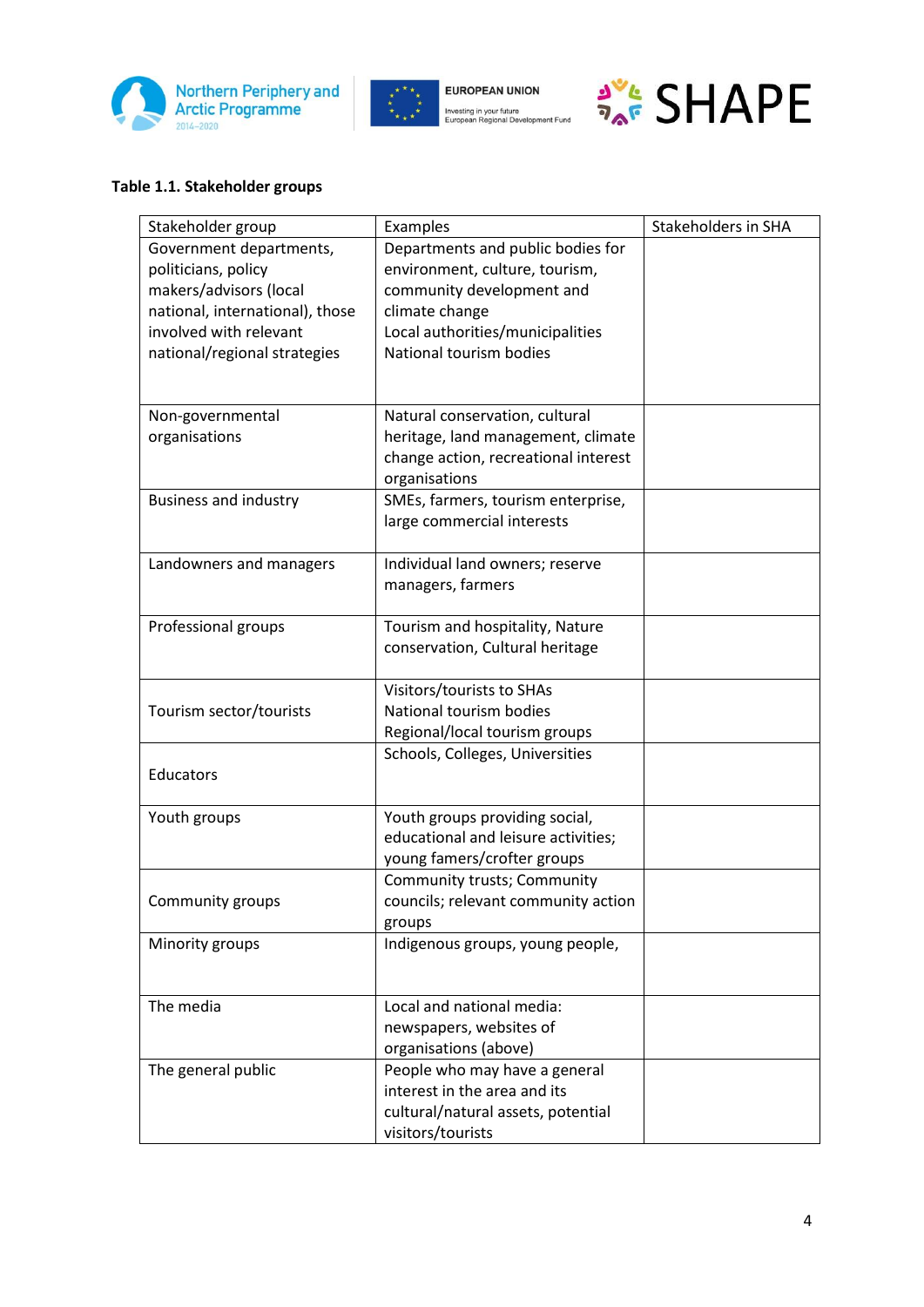



Figure 1.1. Stakeholder identification mind-map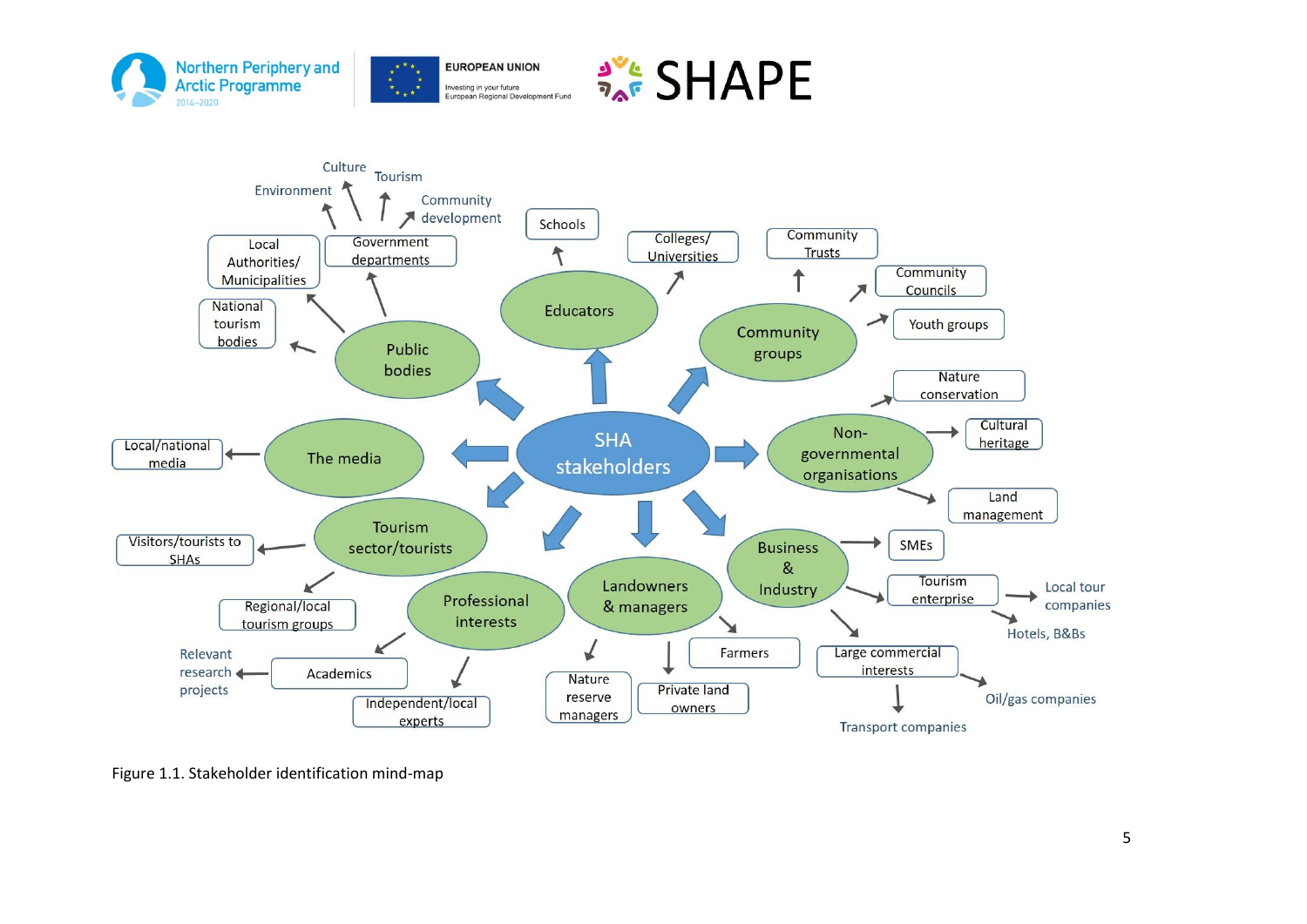



**FUROPEAN UNION** Investing in your future



#### **Who should conduct the stakeholder identification?**

This task is best done as a collaborative exercise among the SHA team in order to draw on the knowledge and networks/contacts of several people. It may also be useful to invite some key stakeholders to take part in this process to ensure that there is sufficient discussion and information about interactions between identified stakeholders i.e. discussing where there are strong or more difficult working relationships between stakeholders. This can work well in an informal workshop setting (2-3 hours) using flip charts and the visual mind-mapping approach (Figure 1.1)



A matrix will be used to characterise the nature of interest that each stakeholder group identified in Table 1.1. will have in each SHA network. We have adapted the extendable stakeholder interestinfluence tables developed by Reed et al. (2009) for use in SHAs (Table 1.2). Additional information on ways in which these templates can be used can be found in Section 3 of the BiodivERsA Stakeholder Engagement Handbook (Durham et al. 2014).

We would expect the initial stakeholder identification in each SHA to be relatively broad as the first regional stakeholder meeting will be focussed on mapping of cultural and natural assets and identifying successful initiatives and challenges. There may therefore be a high number of stakeholders selected to be invited to the first regional workshops. At this stage it may be advisable to allow attendance by as many interested parties as possible as this will lead to a richer range of information gathered. If necessary there might be more than one meeting held, especially in areas where stakeholders are widely dispersed geographically (if this is allowable within the project budget). This will be discussed further in Part 2 (DT1.1.2). Subsequent regional meetings may involve a more focused approach on particular stakeholder groups depending on the SHA challenges and initiatives that the SHAPE project team chooses to focus on after the first regional meetings.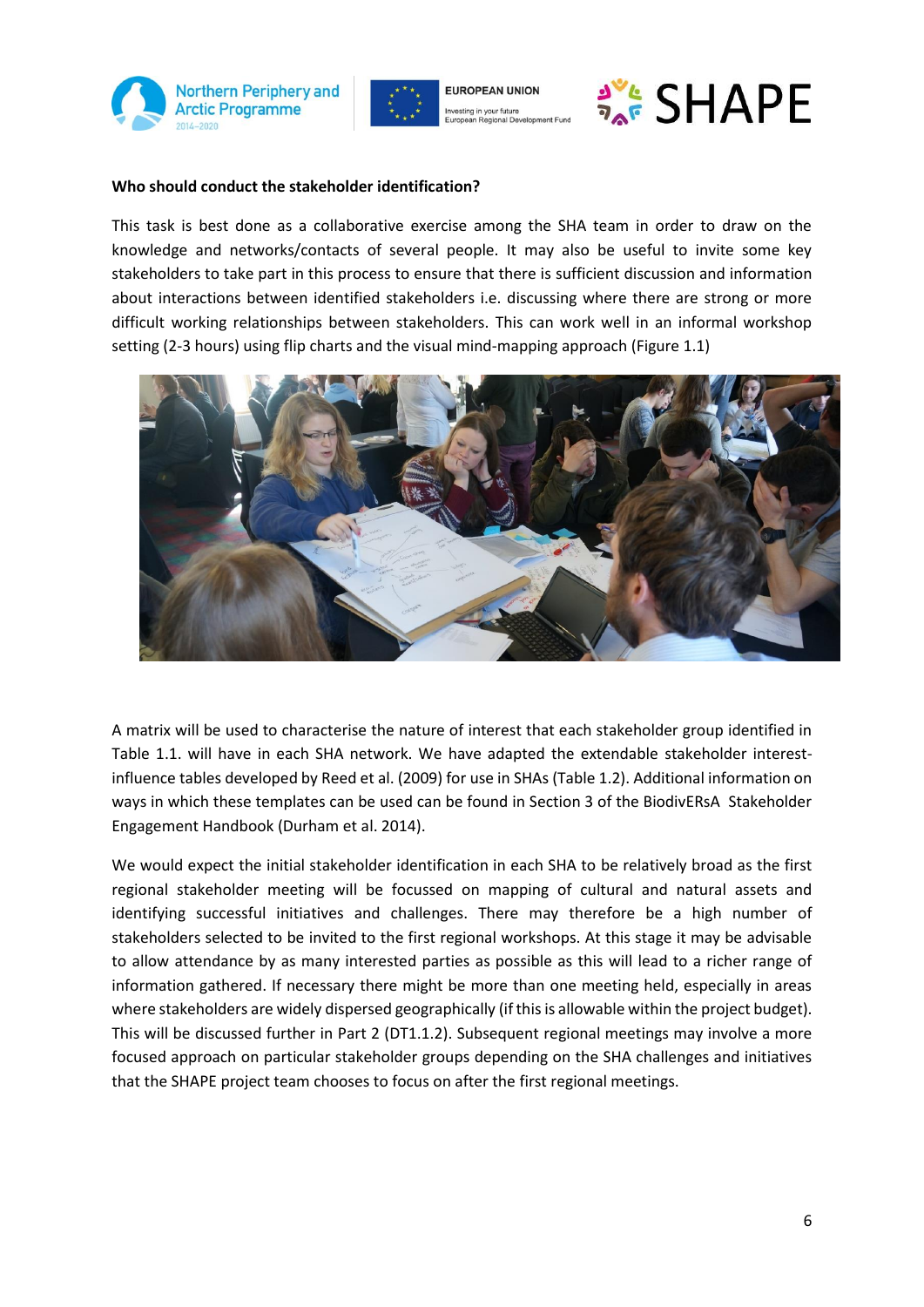







| <b>Stakeholder</b><br>name<br>(group or<br>organisation) | Interest<br>High/<br>Medium/<br>Low | <b>Aspects of</b><br>the project<br>likely to be<br>of interest   | Ways in which<br>we might<br>motivate<br>engagement<br>in project                                                               | Key messages from<br><b>SHAPE to this</b><br>stakeholder                                                                                                                                                              | Influence<br>High/Medi<br>um/Low | <b>Comments</b><br>on how<br>influence of<br>stakeholder<br>may affect<br><b>SHAPE</b>              | Key<br>relationships<br>with other<br>stakeholders                                                                                                       | Participation<br>of<br>stakeholder<br>in previous<br>networks<br>and projects                                         | Key<br>contact(s)<br>and best way<br>of contacting<br>them                                                  | <b>Suggested</b><br>form of<br>engagement                                         |
|----------------------------------------------------------|-------------------------------------|-------------------------------------------------------------------|---------------------------------------------------------------------------------------------------------------------------------|-----------------------------------------------------------------------------------------------------------------------------------------------------------------------------------------------------------------------|----------------------------------|-----------------------------------------------------------------------------------------------------|----------------------------------------------------------------------------------------------------------------------------------------------------------|-----------------------------------------------------------------------------------------------------------------------|-------------------------------------------------------------------------------------------------------------|-----------------------------------------------------------------------------------|
| Organisation 1<br>(Environmental<br>agency)              | High                                | Highly<br>interested in<br>habitat and<br>species<br>conservation | Likely to be<br>easily engaged<br>and responsive<br>to email<br>information and<br>workshop<br>invitation                       | i) promoting<br>understanding/aware<br>ness of the value of<br>habitats and species<br>to visitors ii) ensuring<br>protection of<br>vulnerable sites<br>maintained during<br>development of<br>ecotourism initiatives | High                             | Statutory say<br>in<br>management<br>of natural<br>resources in<br>designated<br>sites              | Work closely<br>with other<br>government<br>agencies<br>concerning<br>natural<br>resources.<br>Weaker links<br>with cultural<br>heritage<br>organisation | Regular<br>participant in<br>local<br>partnerships<br>and research<br>projects<br>concerning<br>natural<br>resources. | Name 1) team<br>leader<br>Name 2) Area<br>officer<br>Name 3)<br>Subject<br>specialist<br>Email<br>addresses | Inclusion in<br>general project<br>communicatio<br>ns; invitation<br>to workshops |
| Organisation 2<br>(Local school)                         | Medium                              | Educational<br>opportunities<br>associated<br>with local area     | Innovative<br>communication<br>material;<br>involvement in<br>mapping assets;<br>communication<br>with schools in<br>other SHAs | Local cultural and<br>natural assets can be<br>used to communicate<br>value of area to<br>others; opportunity<br>to learn about other<br>areas.                                                                       | High                             | Engagement of<br>schools lead to<br>widespread<br>awareness of<br>area and<br>project<br>activities | Educational<br>projects with<br>nature based<br>organisations                                                                                            |                                                                                                                       | Name 1) Head<br>teacher<br>Name 2) Local<br>authority                                                       | Specific events<br>e.g. school<br>visits; provision<br>of educational<br>material |
| Organisation 3                                           |                                     |                                                                   |                                                                                                                                 |                                                                                                                                                                                                                       |                                  |                                                                                                     |                                                                                                                                                          |                                                                                                                       |                                                                                                             |                                                                                   |
| Organisation 4<br>etc.                                   |                                     |                                                                   |                                                                                                                                 |                                                                                                                                                                                                                       |                                  |                                                                                                     |                                                                                                                                                          |                                                                                                                       |                                                                                                             |                                                                                   |

**Table 1.2 Stakeholder interest/influence matrix adapted from Reed et al. (2009)**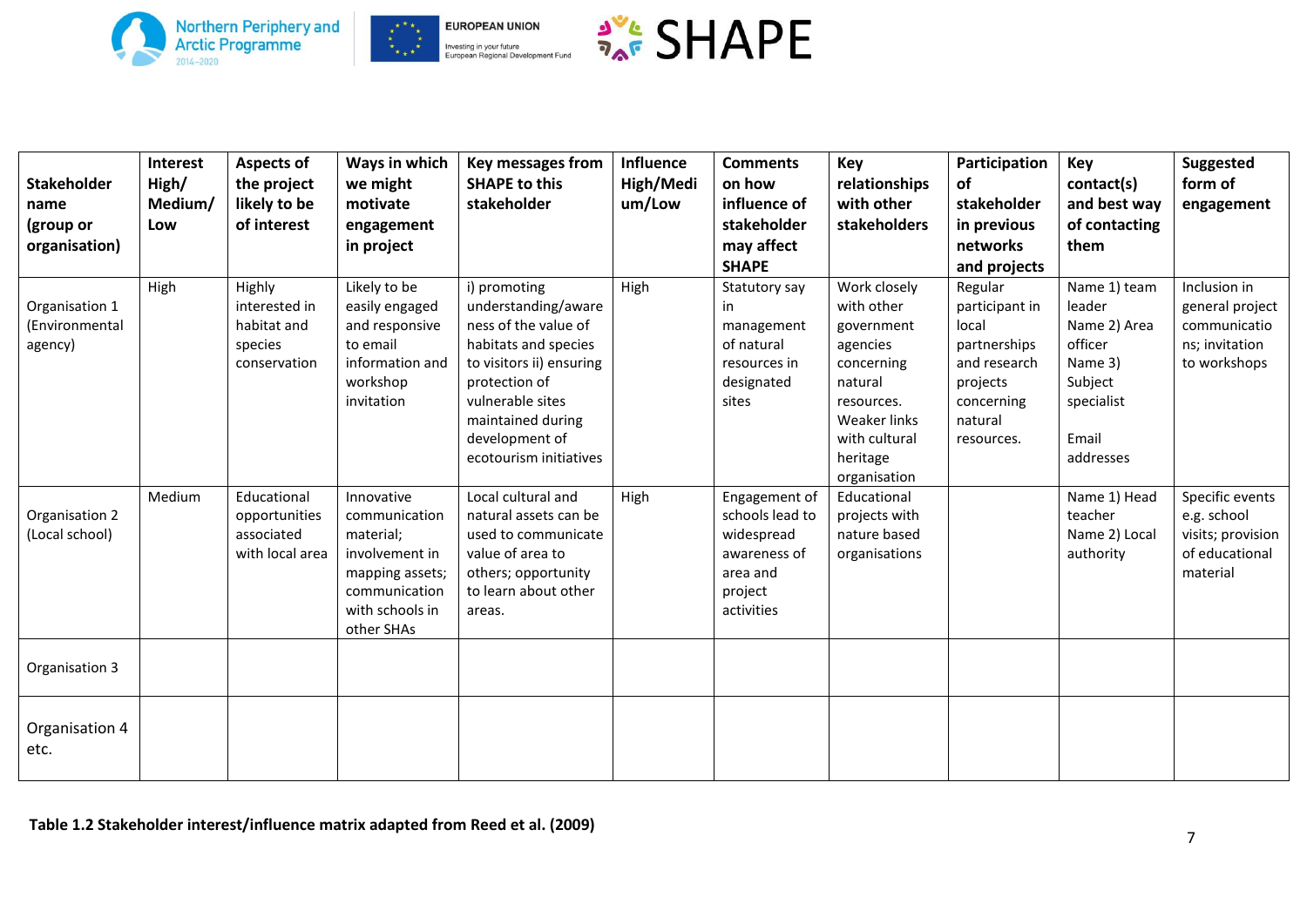



**FUROPEAN UNION** Investing in your future



It was also agreed during the SHAPE partner workshop on stakeholder engagement, that a call would be put out to organisations and communities in each SHA inviting people to get involved in SHAPE with attendance at the first regional meeting being one way of doing so. Thus, targeted stakeholder selection could be accompanied by an open request to those who might be interested in SHAPE, but who may not be individually identified by the stakeholder selection process. The latter method may be particularly effective in targeting potentially interested members of local communities. This call for interested people could be advertised in a number of ways through the range of communication channels used by SHAPE e.g. inclusion in local media/newsletters or specific SHAPE leaflets/posters.

It was emphasised during the SHAPE partner workshop that different strategies would be required to encourage the engagement of different groups. Invitations to different groups of stakeholders should therefore be tailored to their particular interests to convey the potential benefits to each stakeholder of participation. It was also agreed that it would be good to try to involve new people in stakeholder partnerships, as stakeholder representatives invited to participate in projects often tend to be the same individuals. While individuals with considerable experience of the area and previous initiatives are important to involve, added value can be brought by participants who have not been involved in previous projects and may have new and innovative perspectives. It may be possible to include these individuals through an inclusive call for interest or by deliberately inviting different individuals from organisations (after discussing options with organisation team leaders for example). Snow ball sampling is also a very useful approach where stakeholders are asked for names of people who might provide good contributions to the project; and those people are asked in turn for other names etc. A call for interest that is inclusive, clear and positive will be key for attracting interest.

## 3. Summary of steps for stakeholder identification in SHAs

- 1. Decide who should be involved in stakeholder identification for SHA
- 2. Invite a small number key stakeholders to take part in a stakeholder identification meeting if possible
- 3. Identify key stakeholder groups and then organisations/individuals within these (see Table 1.1 and complete Form 1)
- 4. Characterise stakeholders using extended interest/influence matrix (see Table 1.2 and complete Form 2)
- 5. Consider which stakeholders should be invited to first regional stakeholder meeting and how others can be engaged in SHAPE through other means of communication.
- 6. Consider ways of calling for local interest in the SHAPE project e.g. invitation to join the project mailing list; open invitation to register for first regional workshop etc.
- 7. Complete evaluation of stakeholder identification process (Form 3). This will provide valuable information for the SHAPE e-service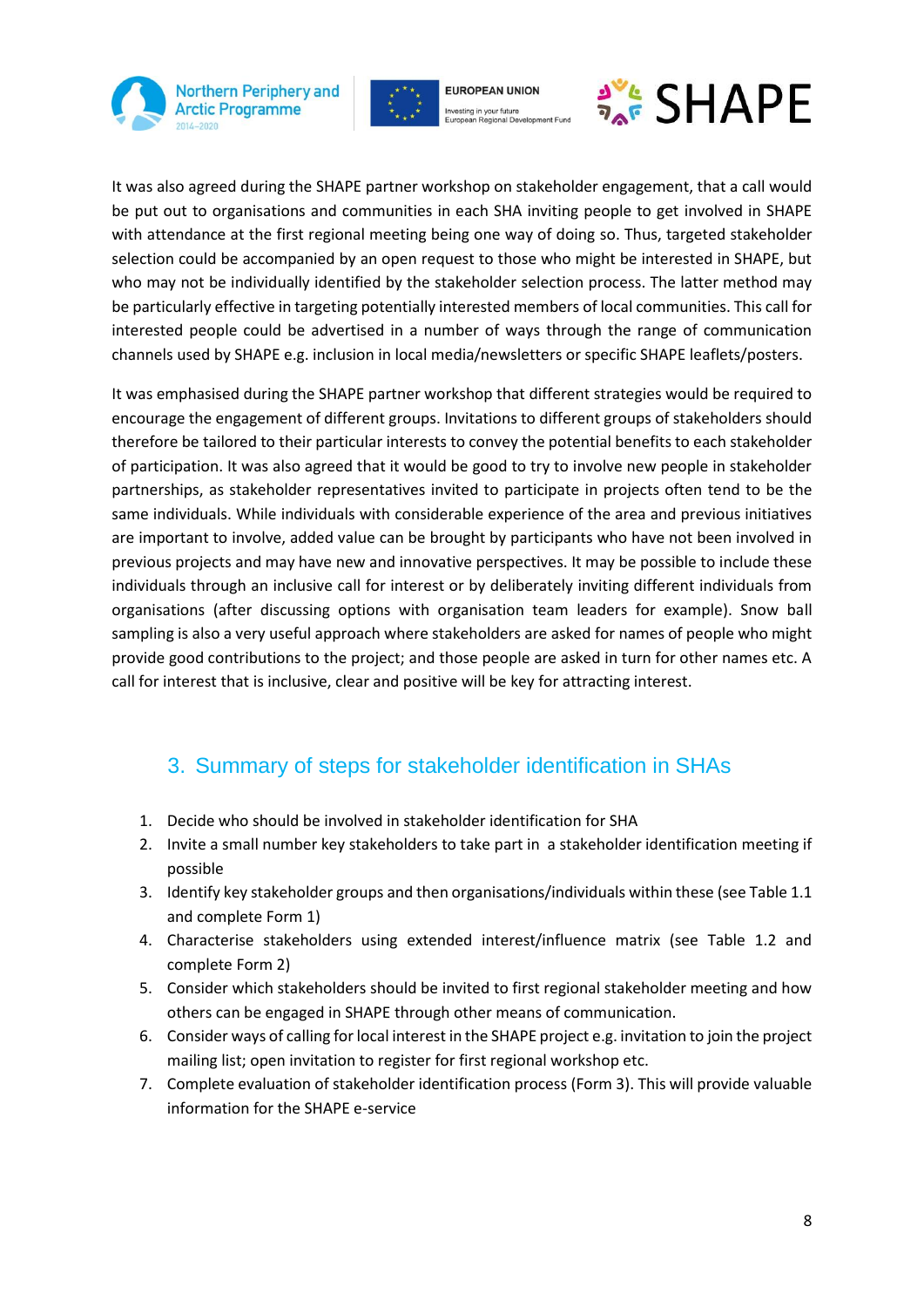





#### **References**

Durham E., Baker H., Smith M., Moore E. & Morgan V. (2014). *The BiodivERsA Stakeholder Engagement Handbook.* BiodivERsA, Paris (108 pp). <http://www.biodiversa.org/706/download>

Reed, M. S., A. Graves, N. Dandy, H. Posthumus, K. Hubacek, J. Morris, C. Prell, C. H. Quinn, and L. C. Stringer. 2009. Who's in and why? A typology of stakeholder analysis methods for natural resource management. *Journal of Environmental Management* 90(5):1933-1949. <http://dx.doi.org/10.1016/j.jenvman.2009.01.001>

Reed, M,S., Atlee, A. (2015) Knowledge exchange training for research impacts. Unpublished training manual, Sustainable Learning project and Living with Environmental Change Programme 2<sup>nd</sup> Ed.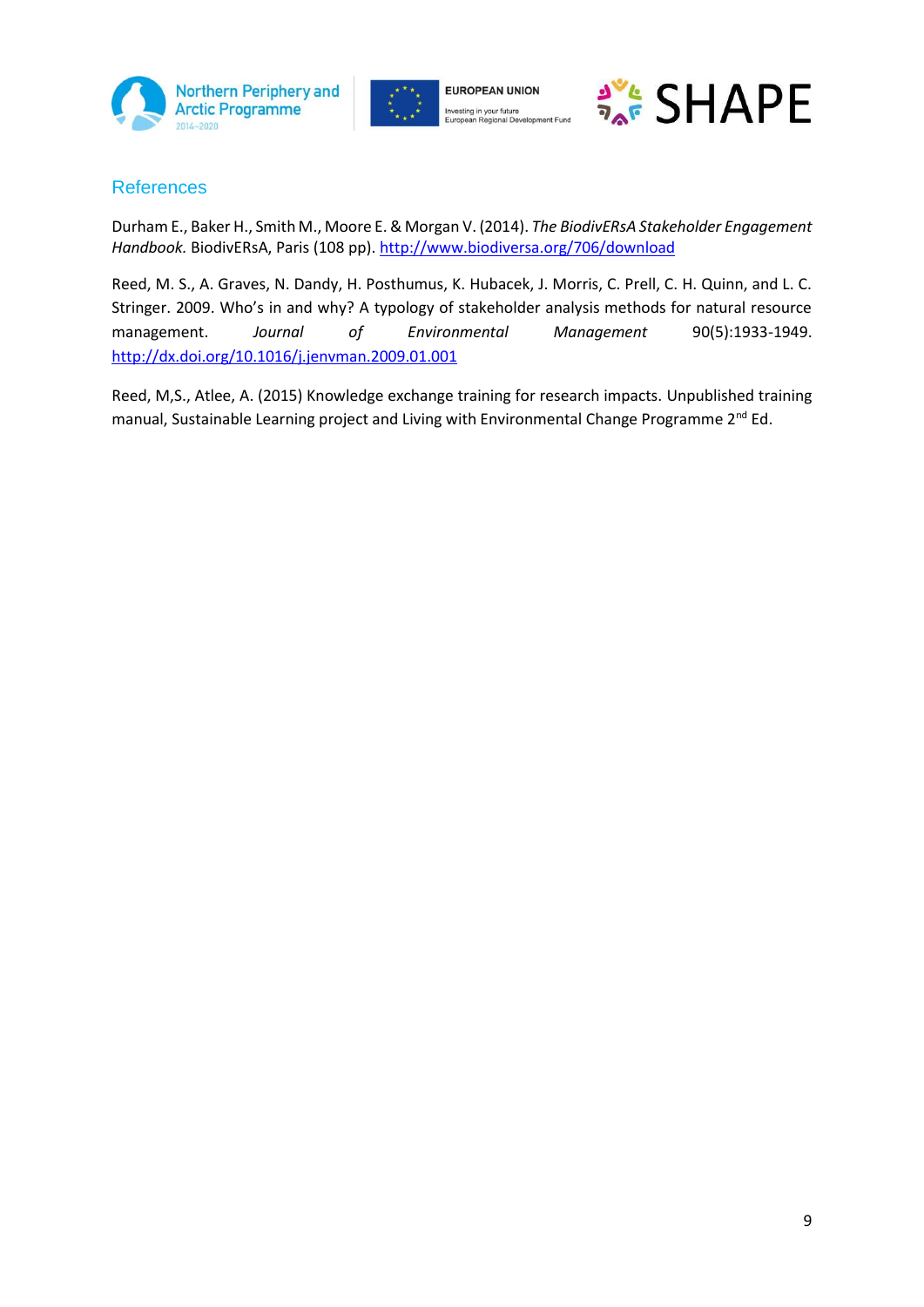







## Form 1: Identification of stakeholder groups

Name of Sustainable Heritage Area

Table completed by

| Stakeholder group | Examples | Stakeholders in SHA |
|-------------------|----------|---------------------|
|                   |          |                     |
|                   |          |                     |
|                   |          |                     |
|                   |          |                     |
|                   |          |                     |
|                   |          |                     |
|                   |          |                     |
|                   |          |                     |
|                   |          |                     |
|                   |          |                     |
|                   |          |                     |
|                   |          |                     |
|                   |          |                     |
|                   |          |                     |
|                   |          |                     |
|                   |          |                     |
|                   |          |                     |
|                   |          |                     |
|                   |          |                     |
|                   |          |                     |
|                   |          |                     |
|                   |          |                     |
|                   |          |                     |
|                   |          |                     |
|                   |          |                     |
|                   |          |                     |
|                   |          |                     |
|                   |          |                     |
|                   |          |                     |
|                   |          |                     |
|                   |          |                     |

*Continue on another sheet if necessary*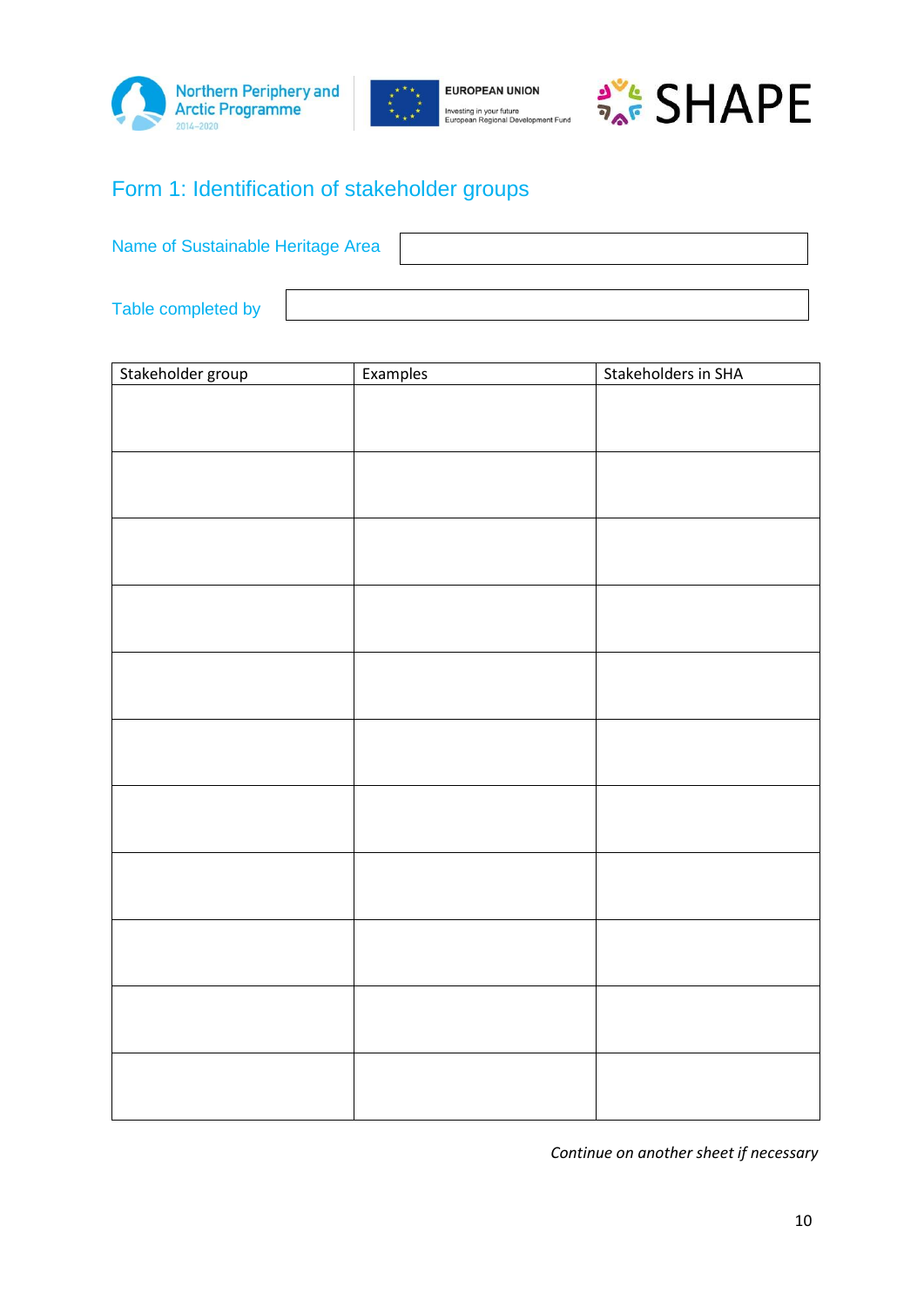





## Form 2: Stakeholder interest/influence matrix **Name of Sustainable Heritage Area**

Table completed by

| Stakeholder<br>name<br>(group or<br>organisation) | Interest<br>High/<br>Medium/<br>Low | <b>Aspects of</b><br>the project<br>likely to be<br>of interest | Ways in which<br>we might<br>motivate<br>engagement<br>in project | Key messages from<br><b>SHAPE to this</b><br>stakeholder | Influence<br>High/Medi<br>um/Low | <b>Comments</b><br>on how<br>influence of<br>stakeholder<br>may affect<br><b>SHAPE</b> | Key<br>relationships<br>with other<br>stakeholders | Participation<br>of<br>stakeholder<br>in previous<br>networks<br>and projects | Key<br>contact(s)<br>and best way<br>of contacting<br>them | Suggested<br>form of<br>engagement |
|---------------------------------------------------|-------------------------------------|-----------------------------------------------------------------|-------------------------------------------------------------------|----------------------------------------------------------|----------------------------------|----------------------------------------------------------------------------------------|----------------------------------------------------|-------------------------------------------------------------------------------|------------------------------------------------------------|------------------------------------|
|                                                   |                                     |                                                                 |                                                                   |                                                          |                                  |                                                                                        |                                                    |                                                                               |                                                            |                                    |
|                                                   |                                     |                                                                 |                                                                   |                                                          |                                  |                                                                                        |                                                    |                                                                               |                                                            |                                    |
|                                                   |                                     |                                                                 |                                                                   |                                                          |                                  |                                                                                        |                                                    |                                                                               |                                                            |                                    |
|                                                   |                                     |                                                                 |                                                                   |                                                          |                                  |                                                                                        |                                                    |                                                                               |                                                            |                                    |
|                                                   |                                     |                                                                 |                                                                   |                                                          |                                  |                                                                                        |                                                    |                                                                               |                                                            |                                    |
|                                                   |                                     |                                                                 |                                                                   |                                                          |                                  |                                                                                        |                                                    |                                                                               |                                                            |                                    |

*Continue on another sheet if necessary*